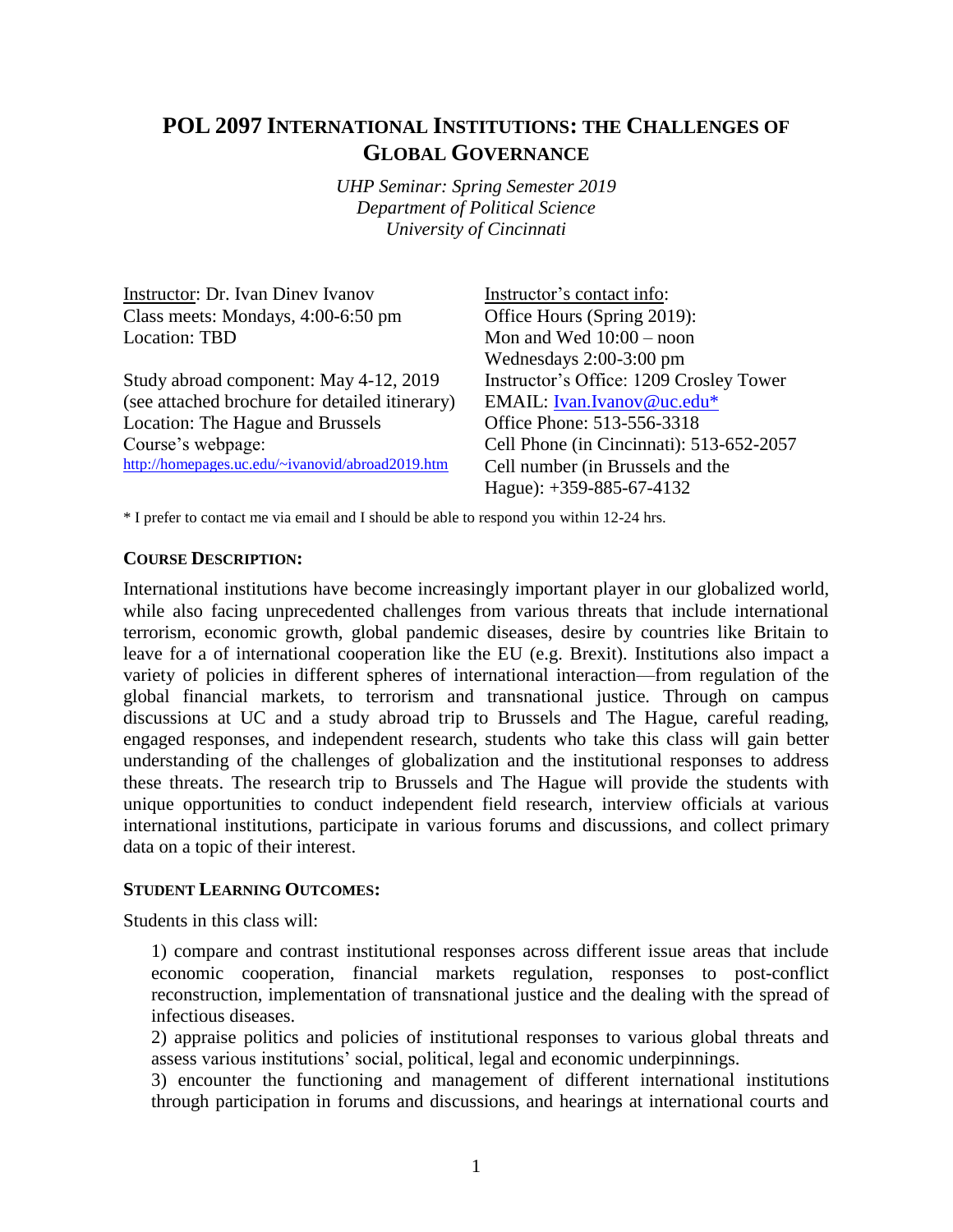other institutions.

4) research, write and present findings on a question related to international institutions.

#### **PEDAGOGY AND EXPERIENTIAL LEARNING COMPONENTS:**

Class meetings will combine in class lectures and seminar-style discussions with time reserved for small group meetings of students doing related research topics, and critical interactions about assigned materials in light of current events around the world.

Additionally, students will design and implement policy responses by contributing to online discussion boards on Blackboard. To that end, students will need to submit five 250-300-word policy responses which should be posted in the appropriate blackboard discussion board forum (look for author's names) by midnight on the day before the class meeting.

The study abroad portion will take place in The Hague and in Brussels May 4-12, 2019 (see the tentative schedule for details). Students should submit their applications no later than **September 14, 2018.** Students from the Taft Departments are eligible to apply for Taft Undergraduate Enrichment Award (the due date he due date for Taft applications is set for November 2, 2018). Please contact the instructor at [ivanovid@ucmail.uc.edu](mailto:ivanovid@ucmail.uc.edu) if you need additional information.

As a part of the study abroad program all students need to complete a creative group outreach project. A group of 5-7 students will work together on a 10 min creative presentation (e.g. using PowerPoint, Video or other format) that highlights three main aspects of their experience: (1) a presentation of a specific institutional policy or aspect of the trip; (2) a brief discussion how this program has enriched their scholarly knowledge on the topic and; (3) why and how the program is valuable to the UC community.

Students will be required to complete a final project that includes a final paper (10-12 pages double-spaced). Please check with the instructor for the and content of the research-based project to make sure it would be appropriate to student's major and agreed upon with professor. Finally, course participants will need to complete in-class or on-site presentation/discussion of final project.

#### **COURSE REQUIREMENTS AND GRADING:**

| Course Requirements                                 | % of final grade | Due Date             |
|-----------------------------------------------------|------------------|----------------------|
| Policy responses (via Blackboard)                   | 25% (5x5%)       | weekly/ before class |
| Presentation of the final paper                     | 10%              | Jan 14-Apr 22, 2019  |
| Group outreach project                              | 15%              | May 31, 2019         |
| Participation in study abroad events and discussion | 15%              | May 4-11, 2018       |
| Final paper                                         | 35%              | TBD (tentative)      |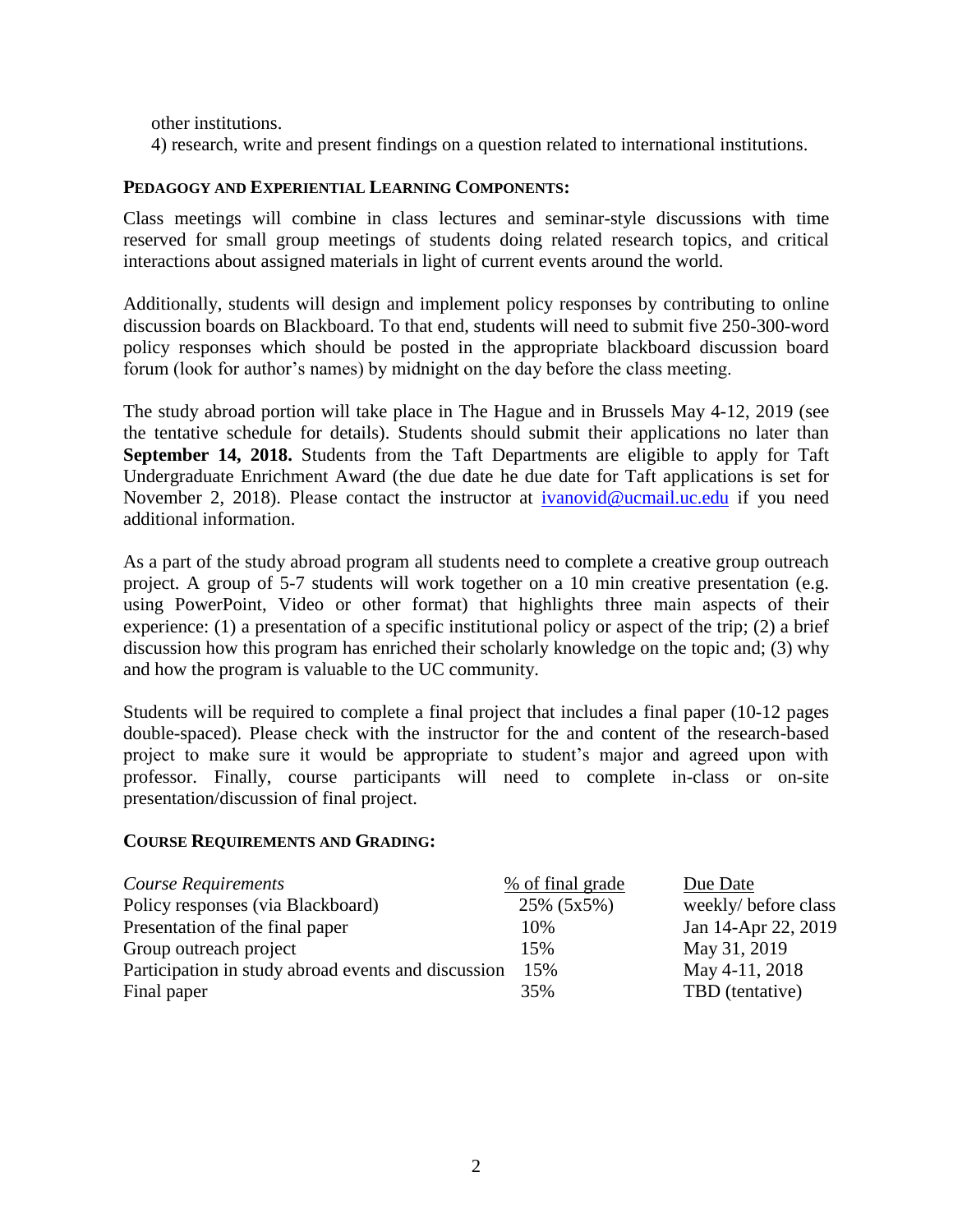*Course Grading Scale:* 93-100% *A* 73-76% *C* 90-92% *A-* 70-72% *C-*87-89% *B+* 67-69% *D+* 83-86% *B* 63-66% *D* 80-82% *B-* 60-62% *D-*77-79% *C+* 0-59% *F*

#### **POLICIES AND CAVEATS:**

First, if you have any medical condition or disability that affects your performance in class or limits your participation in the study abroad in The Hague and Brussels, please notify the instructor **at the beginning of the semester** in order to find an accommodation that meets best student's interests. Also, for advice and assistance you may contact the university's disability services office, located in 210 University Pavilion, Phone 513-556-6823, Email: [disabisv@ucmail.uc.edu.](mailto:disabisv@ucmail.uc.edu) Similarly, please notify immediately the instructor if you have concerns regarding your participation in trip to The Hague and Brussels (especially if you are facing issues/ concerns that might prevent you from participating in the program). Failure to do so on time may incur significant costs for you.

Second, the anticipated tentative cost of the trip includes airfare, lodging, local transportation (bus, metro, tram, etc) in The Hague and Brussels, a visit to SHAPE in Mons, city tours and some meals. Additionally, visit program's 2017 webpage for further information that includes presentational information, course policies, program schedule, and stuff to do in Brussels and the Hague is available here: <http://homepages.uc.edu/~ivanovid/abroad2019.htm>

Third, please note that most readings are available on the course's webpage on Blackboard. When electronic versions of readings are not available, paper or electronic copies will be distributed. Finally, I also need to remind you that all of the work you submit in this course should be your own. Students should review the UC student code of conduct and be aware of all activities defined as academic dishonesty. I do encourage students to exchange ideas and/or work together. However, unless it is a group project, *each student is responsible for completing and submitting his or her own assignments*. Please be advised that according to the UC Student Code of Conduct plagiarism is defined as:

(1) Submitting another's published or unpublished work in whole, in part or in paraphrase, as one's own without fully and properly crediting the author with footnotes, quotation marks, citations, or bibliographic references.

(ii) Submitting as one's own original work, material obtained from an individual, agency, or the internet without reference to the person, agency or webpage as the source of the material.

(iii) Submitting as one's own original work material that has been produced through unacknowledged collaboration with others without release in writing from collaborators.

(iv) Submitting one's own previously written or oral work without modification and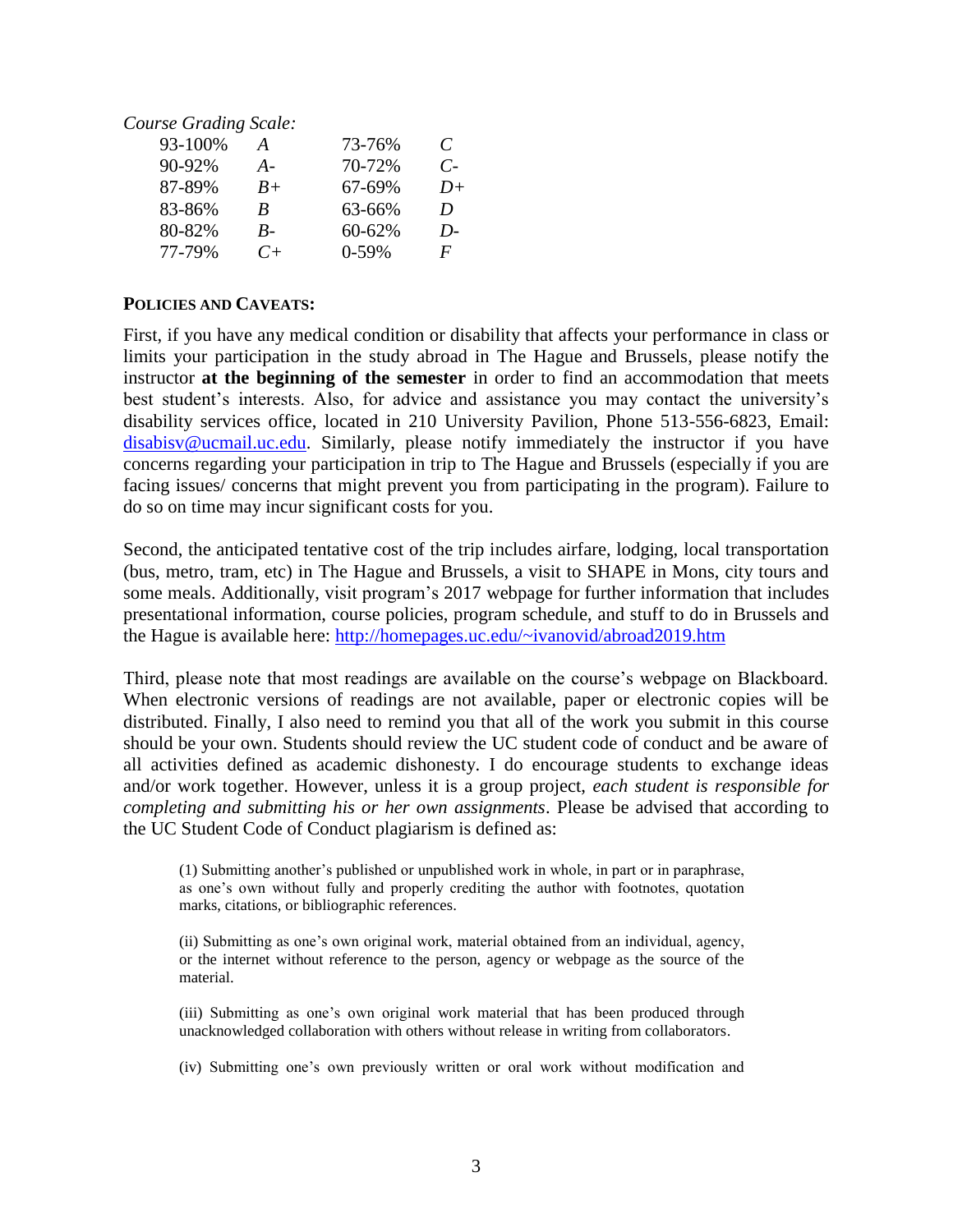instructor permission. \*

Fourth, in order to defray the cost of the study abroad program, students are encouraged to seek different sources of funding. College and UC International advisors can provide additional information for sources of financial support during 2018-19 academic year.

# **COURSE READINGS:**

 $\overline{a}$ 

# **Week 1 (Jan 14). Why do states cooperate? Why do states form institutions? What are the benefits of regional and global governance?**

Lisa Martin and Beth Simmons, "Theories and Empirical Studies of International Institutions," *International Organization,* Vol. 52, no. 4 (Autumn 1998), pp. 729-757.

David Lake, "Beyond Anarchy: The Importance of Security Institutions," *International Security*, Vol. 26, no. 1 (Summer 2001), pp. 129-160.

Kal Raustiala and Anne-Marie Slaughter, "International Law, International Relations and Compliance," in *The Handbook of International Relations*, Edited by Walter Carlnaes, Thomas Risse and Beth Simmons, Sage Publications, (2002), pp. 538-58.

Jon C Pevehouse, "Democracy from the Outside-In? International Organizations and Democratization," *International Organization*, Vol. 56, no. 3 (Summer 2002), pp. 515-549.

Andrew Gamble, *Crisis Without End? The Unraveling of Western Prosperity* (London and New York: Palgrave McMillan, 2014), Chapter 2 (understanding the crisis).

**Week 2 (Jan 21).** Martin Luther King Day (no classes).

# **Week 3 (Jan 28). Understanding the United Nations' System and its Role in Global Governance: International Court of Justice (ICJ)**

Bosco, Five *to Rule Them All: the UN Security Council and the Making of the Modern World* (New York: Oxford University Press, 2009), Chapters 5-7 and Conclusion, pp. 148-256.

Ruth Mackenzie, Cesare Romano, Philippe Sands, and Yuval Shany, *The Manual on International Courts and Tribunals* (Oxford University Press, 2<sup>nd</sup> Edition, 2010); Chapter 1, The International Court of Justice (ICJ), pp. 4-39; Chapter 7, The International Criminal Court (ICC) and Chapter 8, The ad hoc International Criminal Tribunals (ICTY, ICTR), pp. 184-252.

Eric Posner and Miguel de Figueiredo, "Is the International Court of Justice Biased?" *The Journal of Legal Studies*, Vol. 34, no. 2 (June 2005), pp. 599-630.

<sup>\*</sup> The University of Cincinnati Student Code of Conduct, approved by UC Board of Trustees, April 15, 2015; available at [https://www.uc.edu/conduct/Code\\_of\\_Conduct.html.](https://www.uc.edu/conduct/Code_of_Conduct.html)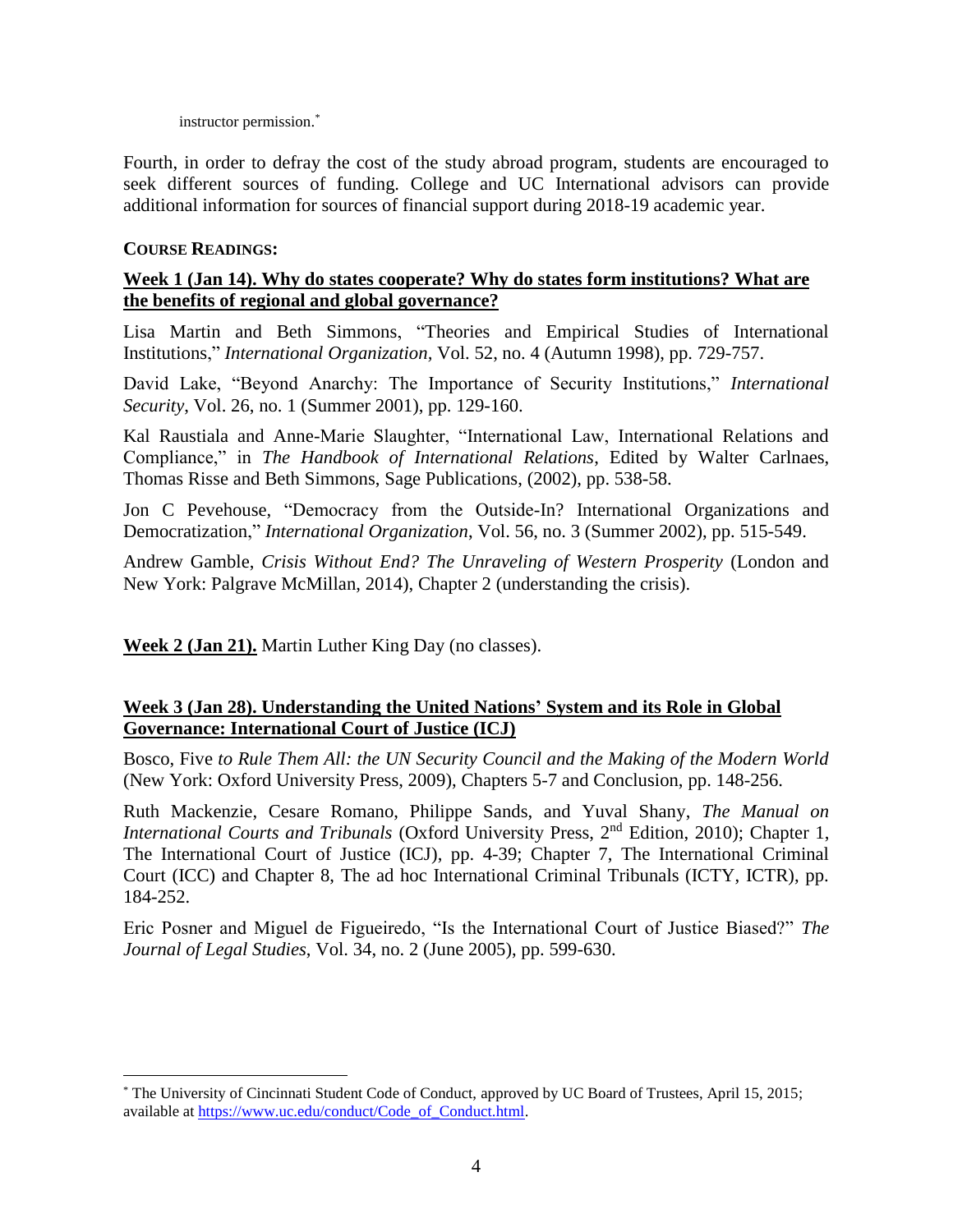# **Week 4 (Feb 4). Transnational Justice and Global Governance: Ad-Hoc Tribunals and the International Criminal Court (ICC)**

Kathryn Sikkink, "Transnational Politics, International Relations Theory, and Human Rights," *PS: Political Science and Politics*, Vol. 31, no. 3 (September 1998), pp. 516-523.

Kristian Zic, "The International Criminal Tribunal for the Former Yugoslavia: Applying International Law to War Criminals," *Boston University International Law Journal*, Vol. 16 (1998), pp.507-533.

Terrence Chapman and Stephen Chaudoin, "Ratification Patterns and the International Criminal Court," *International Studies Quarterly*, Vol. 57, no. 2 (November 2013), pp. 400– 409.

Sang-Hyun Song, "Preventive Potential of the International Criminal Court," *Asian Journal of International Law*, Vol. 3 (May 2013), pp. 203–213.

# **Week 5 (Feb 11): class meets in Rievschl 615B. Global Institutions' Approach to Financial Crises and Economic Growth**

Michael Barnett and Martha Finnemore, *Rules for the World: International Organizations in Global Politics* (Ithaca: Cornell University Press, 2004), Chapter 3, pp. 45-72.

Ngaire Woods, *The Globalizers: The IMF, the World Bank, and Their Borrowers* (Ithaca: Cornell University Press, 2006), Introduction and Chapter 7, pp 1-38; 179-214.

#### **Week 6 (Feb 18). Global Governance and Institutional Responses to Terrorism**

Martha Crenshaw, "The Strategic Logic of Terrorism;" in Betts (ed.) Conflict after the Cold War (Pearson, 2013), pp. 481-94.

Risa A. Brooks, "Muslim "Homegrown" Terrorism in the United States How Serious Is the Threat?," *International Security*, Vol. 36, no. 2 (Fall 2011), pp. 7-47.

Giuseppe Nesi, *International Cooperation in Counterterrorism: The United Nations and Regional Organizations in the Fight against Terrorism* (Ashgate, 2013), Selected Chapters.

# **Week 7 (Feb 25). The European Union as a Sui Generis Regional Governance Institution: The Role of the European Parliament**

Simon Hix and Bjorn Hoyland, *The Political System of the European Union* (Palgrave Macmillan, 2011); Chapter 3 ("Legislative Politics"), pp. 49-101.

Roger Scully, Simon Hix and David M. Farrell, "National or European Parliamentarians? Evidence from a New Survey of the Members of the European Parliament," *Journal of Common Market Studies*, Vol. 50, no. 4 (2012), pp. 670–683.

Thomas Christiansen and Christine Neuhold," Informal Politics in the EU," *Journal of Common Market Studies*, Vol. 52, no. 2 (2014), pp. 354–370.

# **Week 8 (March 4). The European Union as a Sui Generis Regional Governance Institution: The Role of the European Council and the European Commission**

Simon Hix and Bjorn Hoyland, *The Political System of the European Union* (Palgrave Macmillan, 2011); Chapters 1 and 2, pp. 1-48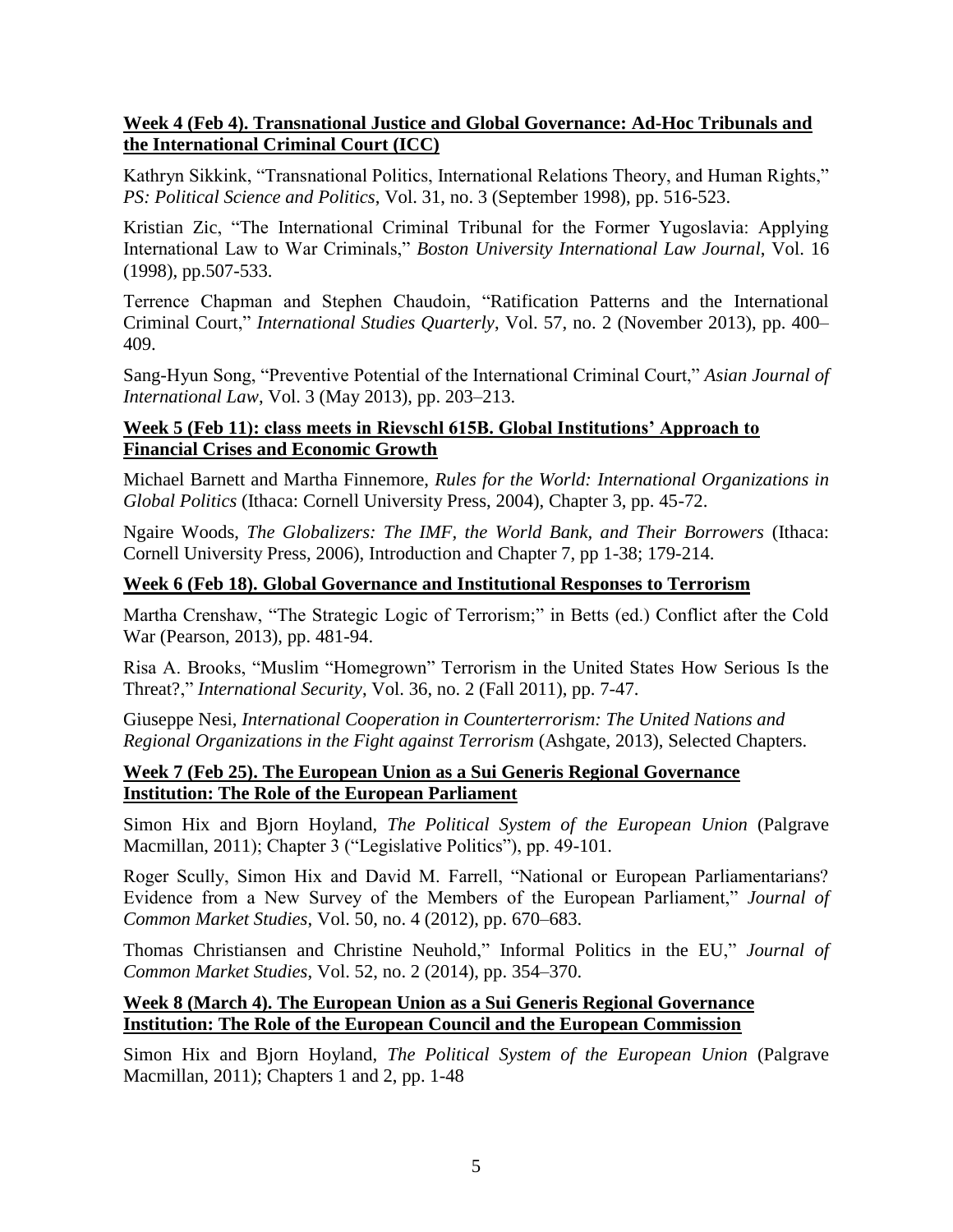Robert Thomson, "National Actors in International Organizations: the Case of the European Commission*," Comparative Political Studies*, Vol. 41, no. 2 (February 2008), pp. 169-192.

Stéphanie Novak, "The Silence of Ministers: Consensus and Blame Avoidance in the Council of the European Union," *Journal of Common Market Studies*, Vol. 51, no. 6 (2013), pp. 1091– 1107.

# **Week 9 (March 11). The EU Regional Governance in International Finances**

Simon Hix and Bjorn Hoyland, *The Political System of the European Union,* Palgrave Macmillan, 2011, Chapter 10 ("Economic and Monetary Union"), pp. 245-272.

Jesús Crespo Cuaresma, and Maria Silgoner, "Economic Growth and Inflation in Europe: A Tale of Two Thresholds," *Journal of Common Market Studies,* Vol. 52, no. 4 (2014), pp. 843- 860.

Matthias Morys, "Gold Standard Lessons for the Eurozone," *Journal of Common Market Studies,* Vol. 52, no. 4 (2014), pp. 728-741.

Erik Jones and Gregory Fuller, "Europe and the Global Economic Crisis" in R. Tiersky and E. Jones, *Europe Today* (Lanham, MD: Rowman and Littlefield, 2015), Fifth Edition, pp. 343- 368.

Recommended: Yanis Varoufakis, *And The Weak Suffer What They Must: Europe's Crisis and America's Economic Future,* Nation Books: New York (2016), Chapters 1 and 2.

# **March 18-24 Spring Break** (no classes)

# **Week 10 (March 25): class meets in Rievschl 615B. Institutions, Partnerships and NATO's Out-of-the-Area Engagement**

Rebecca Moore, "Partnership Goes Global: the Role of Non-Member, non-EU states in the Evolution of NATO" in *NATO in Search of a Vision* (eds.) Aybet and Moore, Georgetown University Press (2010), pp. 219-42.

Dennis Gyllensporre, "NATO Engagements in Africa: Is there a Strategy for the Continent?" in *Pursuing Strategy: NATO Operations from the Gulf War to Gaddafi* (eds.) Håkan Edström and Dennis Gyllensporre, Palgrave McMillan (2012), pp. 157-186.

Ryan Hendrickson, "NATO's Operation *Allied Force*: Strategic Concepts and Institutional Relationships" in *Pursuing Strategy: NATO Operations from the Gulf War to Gaddafi* (eds.) Håkan Edström and Dennis Gyllensporre, Palgrave McMillan (2012), pp. 82-93.

Sten Rynning, *NATO in Afghanistan* (Stanford, CA: Stanford University Press, 2012), Introduction, pp. 1-8; and Chapter 3 ("NATO and Afghanistan"), pp. 41-67.

# **Week 11 (April 1). The EU and NATO's Role in the European Liberal Order**

Celeste Wallander, "Institutional Assets and Adaptability: NATO after the Cold War," *International Organization*, Vol. 54 (2000), pp. 705-35.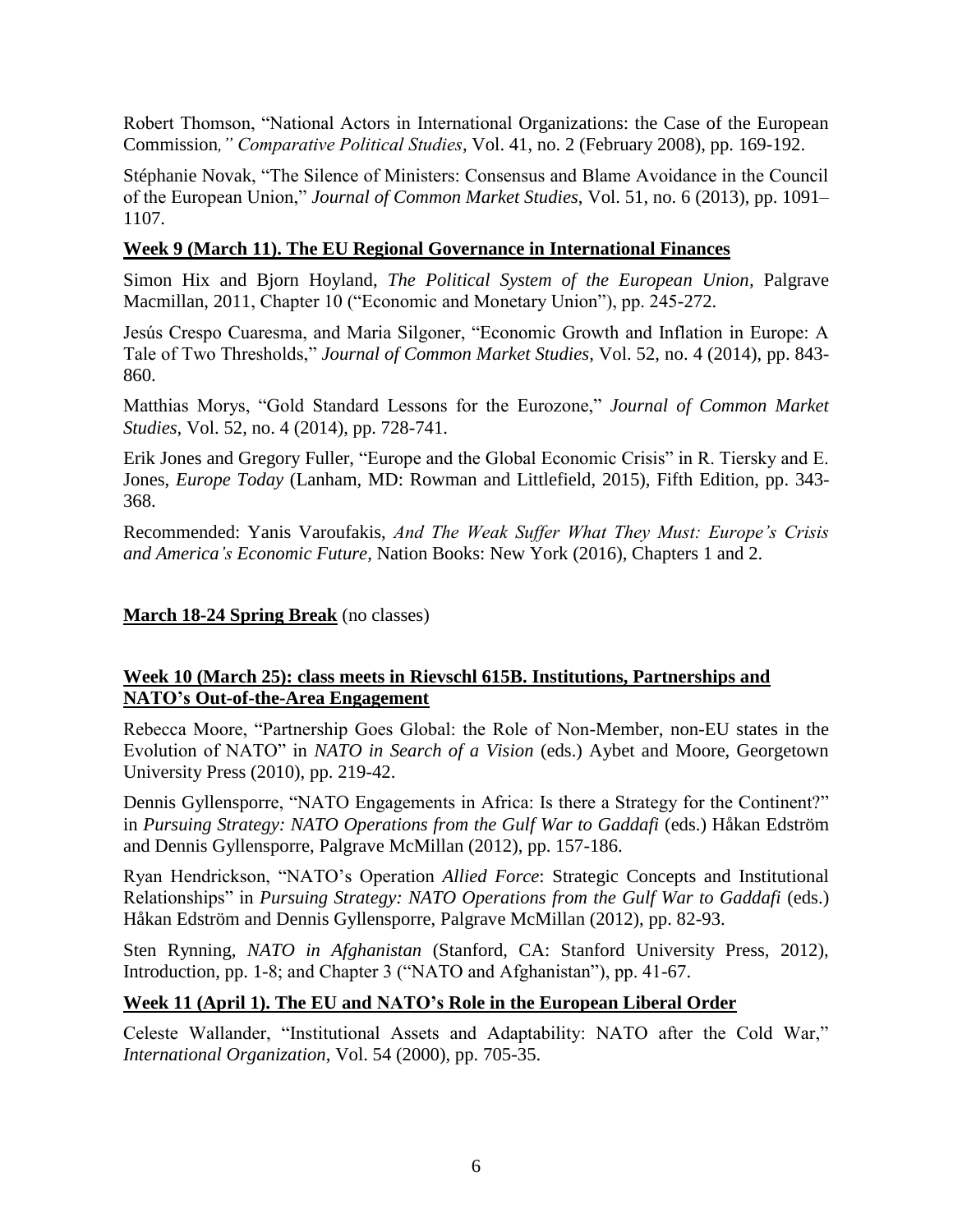Richard Whitman and Emma Stewart, "The Foreign Policies of Europe and its States," in *Developments in European Politics* (eds) Erik Jones et. al., Palgrave McMillan (2011), Ch. 15.

Alexander Spencer, "Old' and 'New' European Counter-Terrorism," in *Developments in European Politics* (eds) Erik Jones et. al., Palgrave McMillan (2011), Ch. 16.

# **Week 12: (April 8). Global Governance and International Responses to Environmental Threats and Epidemic Diseases**

Thomas F. Homer-Dixon, "Environmental Changes as Causes of Acute Conflict;" in Betts (ed.) *Conflict after the Cold War* (Pearson, 2013), pp. 614-28.

Susan Peterson, "Epidemic Disease and National Security," *Security Studies* 12, no. 2 (Winter 2002/3), pp. 43-81.

Recommended: Theodore Brown, Marcos Cueto, and Elizabeth Fee, "The World Health Organization and the Transition from 'International' to 'Global' Public Health," *American Journal of Public Health* 96, no. 1 (January 2006): 62–72, <http://www.ncbi.nlm.nih.gov/pmc/articles/PMC1470434/>

# **Week 13 (April 15). Panel Discussions #1&2**

Topic: #1

Three to five students will present their research to their peers and instructor. NO MORE than 10 min to present their research – the topic, the focus, core debates/ puzzles and preliminary and/ or expected findings. The presentation will be followed by a short Q&A session that includes questions and suggestions how to improve the quality of this research.

#### Topic: #2

Three to five students will present their research to their peers and instructor. NO MORE than 10 min to present their research – the topic, the focus, core debates/ puzzles and preliminary and/ or expected findings. The presentation will be followed by a short Q&A session that includes questions and suggestions how to improve the quality of this research.

#### **Week 14 (April 22). Panel Discussions #3&4**

Topic: #3

Three to five students will present their research to their peers and instructor. NO MORE than 10 min to present their research – the topic, the focus, core debates/ puzzles and preliminary and/ or expected findings. The presentation will be followed by a short Q&A session that includes questions and suggestions how to improve the quality of this research.

#### Topic: #4

Three to five students will present their research to their peers and instructor. NO MORE than 10 min to present their research – the topic, the focus, core debates/ puzzles and preliminary and/ or expected findings. The presentation will be followed by a short Q&A session that includes questions and suggestions how to improve the quality of this research.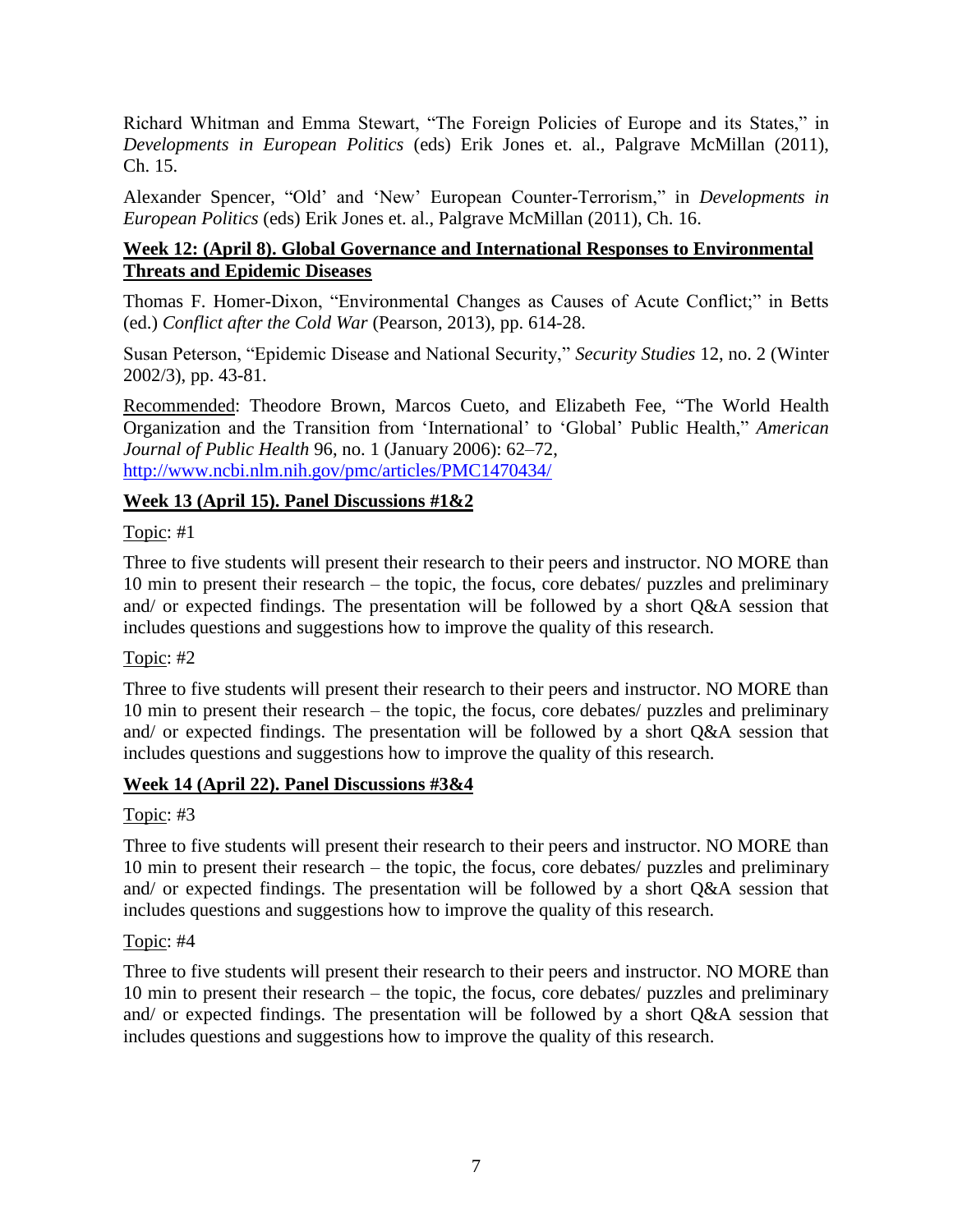# **Online Sources about International Institutions**

# History of the EU

- The European Union, a guide for Americans: <http://www.euintheus.org/resources-learning/eu-guide-for-americans/>
- "Key facts and figures about the EU" EU Commission download from: [http://europa.eu.int/abc/keyfigures/index\\_en.htm](http://europa.eu.int/abc/keyfigures/index_en.htm)
- Schuman Declaration, [http://europa.eu/about-eu/basic-information/symbols/europe](http://europa.eu/about-eu/basic-information/symbols/europe-day/schuman-declaration/index_en.htm)[day/schuman-declaration/index\\_en.htm](http://europa.eu/about-eu/basic-information/symbols/europe-day/schuman-declaration/index_en.htm)
- The History of the European Union, [http://europa.eu/about-eu/eu-history/index\\_en.htm](http://europa.eu/about-eu/eu-history/index_en.htm)
- Craig Parsons, A Brief History of the European Union, [http://eucenter.berkeley.edu/workingpapers/Parsons\\_Brief%20History%20of%20EU.2](http://eucenter.berkeley.edu/workingpapers/Parsons_Brief%20History%20of%20EU.2009.doc) [009.doc](http://eucenter.berkeley.edu/workingpapers/Parsons_Brief%20History%20of%20EU.2009.doc)
- Kristin Archick, Derek E. Mix, The European Union: Questions and Answers, <http://www.fas.org/sgp/crs/row/RS21372.pdf>

# EU as a *Sui Generis* Institution: Treaties, Institutions and Politics

- The Treaty of Lisbon at a glance, [http://europa.eu/lisbon\\_treaty/glance/index\\_en.htm](http://europa.eu/lisbon_treaty/glance/index_en.htm)
- J.H.H. Weiler, On the political and legal DNA of the Union and the Current European Crisis: [http://www.hertieschool.org/fileadmin/images/Downloads/media\\_events/weiler\\_rede.](http://www.hertieschool.org/fileadmin/images/Downloads/media_events/weiler_rede.pdf)

[pdf](http://www.hertieschool.org/fileadmin/images/Downloads/media_events/weiler_rede.pdf)

- Kristin Archick, European Union Enlargement <http://www.fas.org/sgp/crs/row/RS21344.pdf>
- Kristin Archick, Derek E. Mix, The European Union's Reform Process: The Lisbon Treaty:

[http://assets.opencrs.com/rpts/RS21618\\_20110208.pdf](http://assets.opencrs.com/rpts/RS21618_20110208.pdf)

• The European Union Budget at a glance: [http://ec.europa.eu/budget/library/biblio/publications/glance/budget\\_glance\\_en.pdf](http://ec.europa.eu/budget/library/biblio/publications/glance/budget_glance_en.pdf)

Sources on International Tribunals and Transnational Justice

- The International Court of Justice (ICJ),<http://www.icj-cij.org/homepage/>
- The International Criminal Tribunal for Former Yugoslavia (ICTY), <http://www.icty.org/>
- The International Criminal Court (ICC), [http://www.icc-cpi.int/en\\_menus/icc/Pages/default.aspx](http://www.icc-cpi.int/en_menus/icc/Pages/default.aspx)
- For details of the Rome Statute, visit,<http://www.un.org/law/icc/>

Sources on Other International Organizations

- The International Monetary Fund (IMF),<https://www.imf.org/external/about.htm>
- The International Bank for Reconstruction and Development (IBRD or the World Bank),

[http://web.worldbank.org/WBSITE/EXTERNAL/EXTABOUTUS/EXTIBRD/0,,conte](http://web.worldbank.org/WBSITE/EXTERNAL/EXTABOUTUS/EXTIBRD/0,,contentMDK:21130269~menuPK:3168298~pagePK:64168445~piPK:64168309~theSitePK:3046012,00.html)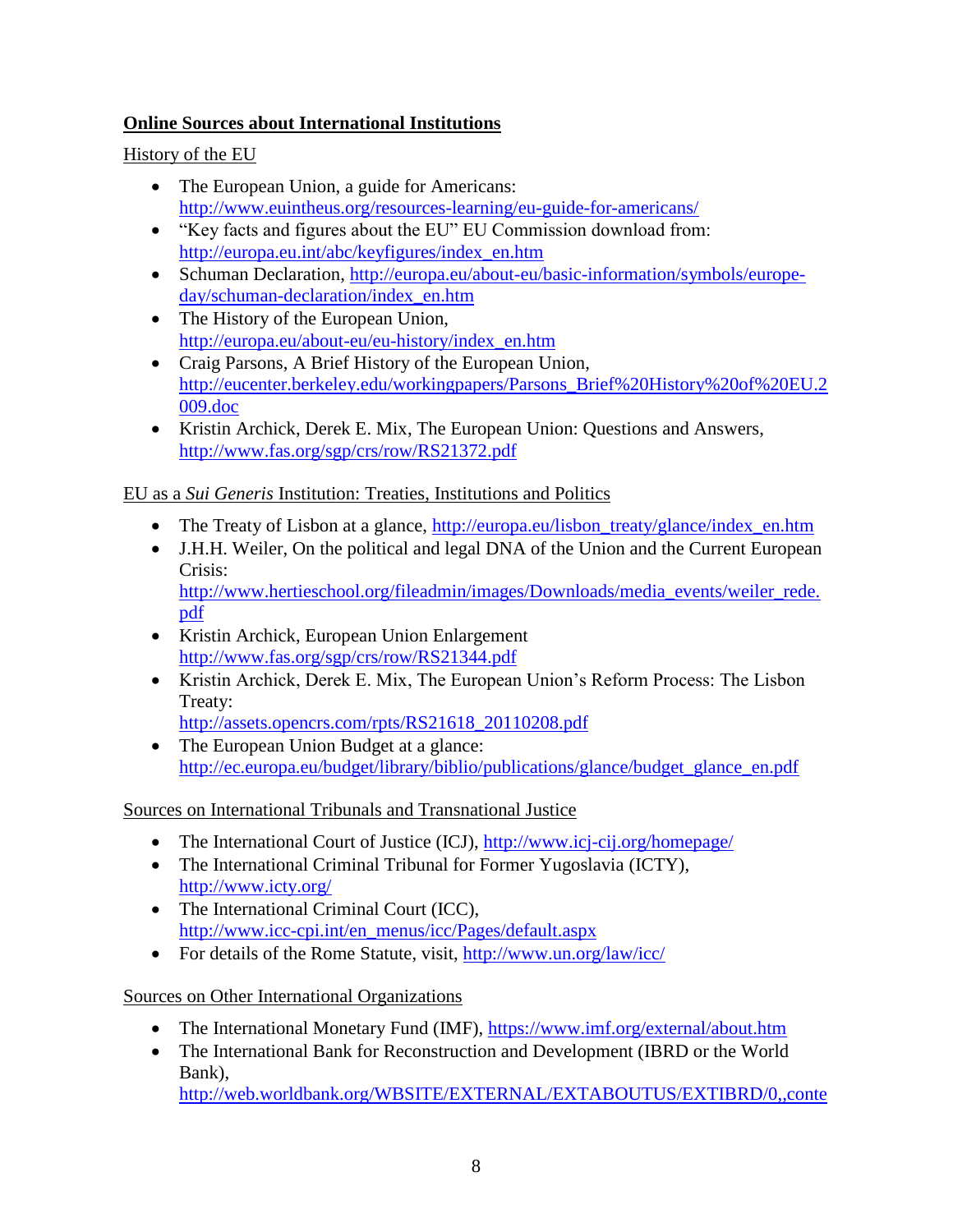[ntMDK:21130269~menuPK:3168298~pagePK:64168445~piPK:64168309~theSitePK](http://web.worldbank.org/WBSITE/EXTERNAL/EXTABOUTUS/EXTIBRD/0,,contentMDK:21130269~menuPK:3168298~pagePK:64168445~piPK:64168309~theSitePK:3046012,00.html) [:3046012,00.html](http://web.worldbank.org/WBSITE/EXTERNAL/EXTABOUTUS/EXTIBRD/0,,contentMDK:21130269~menuPK:3168298~pagePK:64168445~piPK:64168309~theSitePK:3046012,00.html)

- The World Health Organization (WHO),<http://www.who.int/csr/disease/ebola/en/>
- The International Organization on Migration (IMO),<http://www.who.int/about/en/>
- The Food and Agriculture Organization (FAO),<http://www.fao.org/themes/en/>

# **Suggested List of Research Topics**

I encourage you to discuss with the instructor the research topic before departing to Brussels. Below is a list of topics that you should consider for your final project. Note that I can provide you with guidance on these topics and be able to help you identify good research questions and otherwise assist you in the project development process. While it would be good if students pursued a wide array of topics, it is okay for more than one student to focus on a particular topic so long as they work independently and write their own papers. Additionally, you should be able to relate these topics to themes we will be encountering in the common readings I've assigned for the first half of the course. Please, realize that if students pick their own topic, the burden for developing the project will fall mainly on them, as I may not be well positioned to assist with readings. Students need to assess the tradeoff between having more autonomy in topic choice and taking more responsibility for any problems you encounter.

Also, when selecting the topic you should take into account several factors: First, your final project can be theory-driven or issue driven (e.g. you can choose to test one or several competing theories/ explanations in the literature to see which one offers a better explanation of a certain aspect of international cooperation). Second, you need to formulate an interesting and insightful research question. Remember the question has to flow from the existing literature and contribute to the major intellectual debates or discussions on the topic. Third, in order to formulate an interesting question and provide an insightful response, students should review and know well the existing literature on the topic. Fourth, you can choose if you want to study one or several cases, instances or institutions of international cooperation thus completing a single-case or comparative study. Here are some suitable topics for which I can provide substantial guidance. Please note that these are not listed in any particular order. All kinds of combinations are possible subject to instructor's approval:

1. Institutional Designs, International Cooperation and Its Challenges: the Case of the EU

- Are some institutions more or less intergovernmental and/ or supranational? Are EU institutions independent or co-dependent?
- How do EU institutions differ from national institutions? For example, you can compare and contrast EP w/ national parliaments, the Commission with National governments and the Council with both. How similar or different are they and why?
- How has EU institutional structure changed evolved over the years with different institutional treaties?
- The role of nation-states in the new EU institutional set up

# 2. European Institutions & Transnational Threats: The Challenges of Nationalism and Identity **Politics**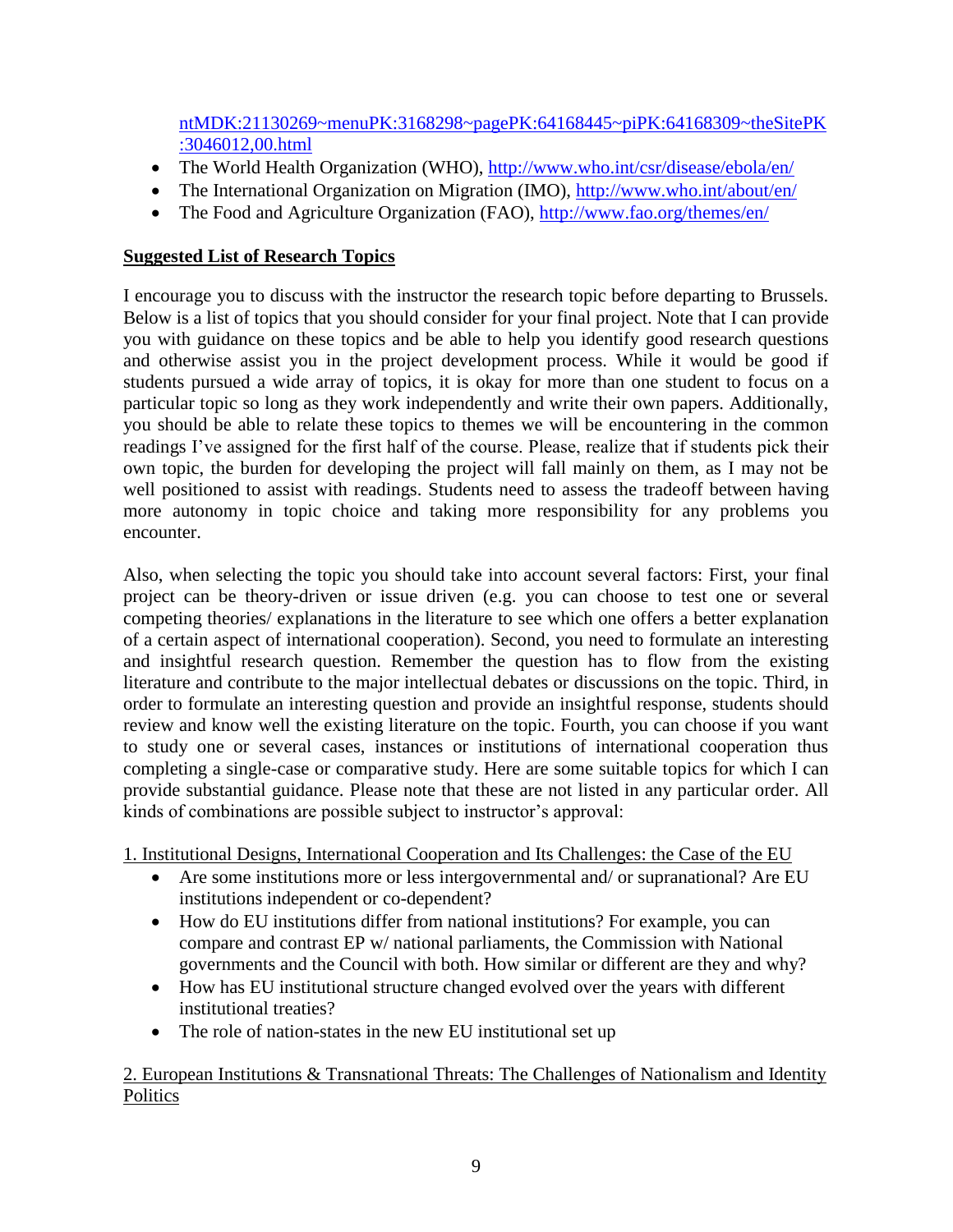- The construction of European and the (de)construction of national identities in Europe. Focus on single (e.g. the UK) or multiple case studies. Explain the difference in construction of national identities.
- The position of national governments and political parties on the future of Europe: focus on key areas such as integration and economic growth; integration and the future of common currency, and others.
- The rise of extreme parties and movements and the future of Europe: is this phenomenon temporary or lasting?

# 3. EU's Response to Political and Economic Challenges and its Impact on the Future of Europe

- EU foreign relations and future of the polity as a regional and global actor; focus on EU policies in the Middle East, the European neighborhood, the enlargement and others.
- Consider comparing and contrasting the European, US and trans-national/ institutional approaches/ policies in different regions of the world or different topics of int'l cooperation (e.g. non-proliferation, trade, environment and others).
- Is the EU becoming a single actor/ player and power center in international relations (consider examples and cases to support your argument)?
- Is the EU challenging American primacy in the context of great power competition?
- Survey CFSP, ESDP. Why is coordination among EU members difficult to achieve?
- What is the role of EU and NATO in the future of European security? Discuss the role of membership, identity, security interests, and treaty commitments (e.g. NATO's article 5) in shaping European security cooperation
- Study the role of national governments in shaping the European security.
- US influence and the role of transatlantic relations in European security

# 4. Challenges to EU-US Economic and Security Cooperation

- Choose areas of EU (and possibly US federal) regulation and compare and contrast them. Topic may include: transportation, security, international trade, agriculture, environment, international aid, emergency management, labor relations, etc.
- US approach to international cooperation: bilateral vs. multilateral policies. Compare and contrast various approaches used by US federal government in negotiating with the EU. When does the US prefer bilateral approach (e.g. visas and ICC Article 98 or bilateral immunity agreements) and when does it prefer multilateral approach (e.g. int'l trade, environmental policy). Why is this case?
- Focus on EU and US policies in areas of international tension (e.g. the Middle East conflict, Iraq, Iran, Libya, Darfur, Somalia, North Korea, Russia-Ukraine etc.). What are these

# 5. NATO and the Challenges to International Security and Post-Conflict Reconstruction

• Discuss how NATO has evolved over the years. Focus on different policies, strategic concepts and operations in the 1990s and 2000s.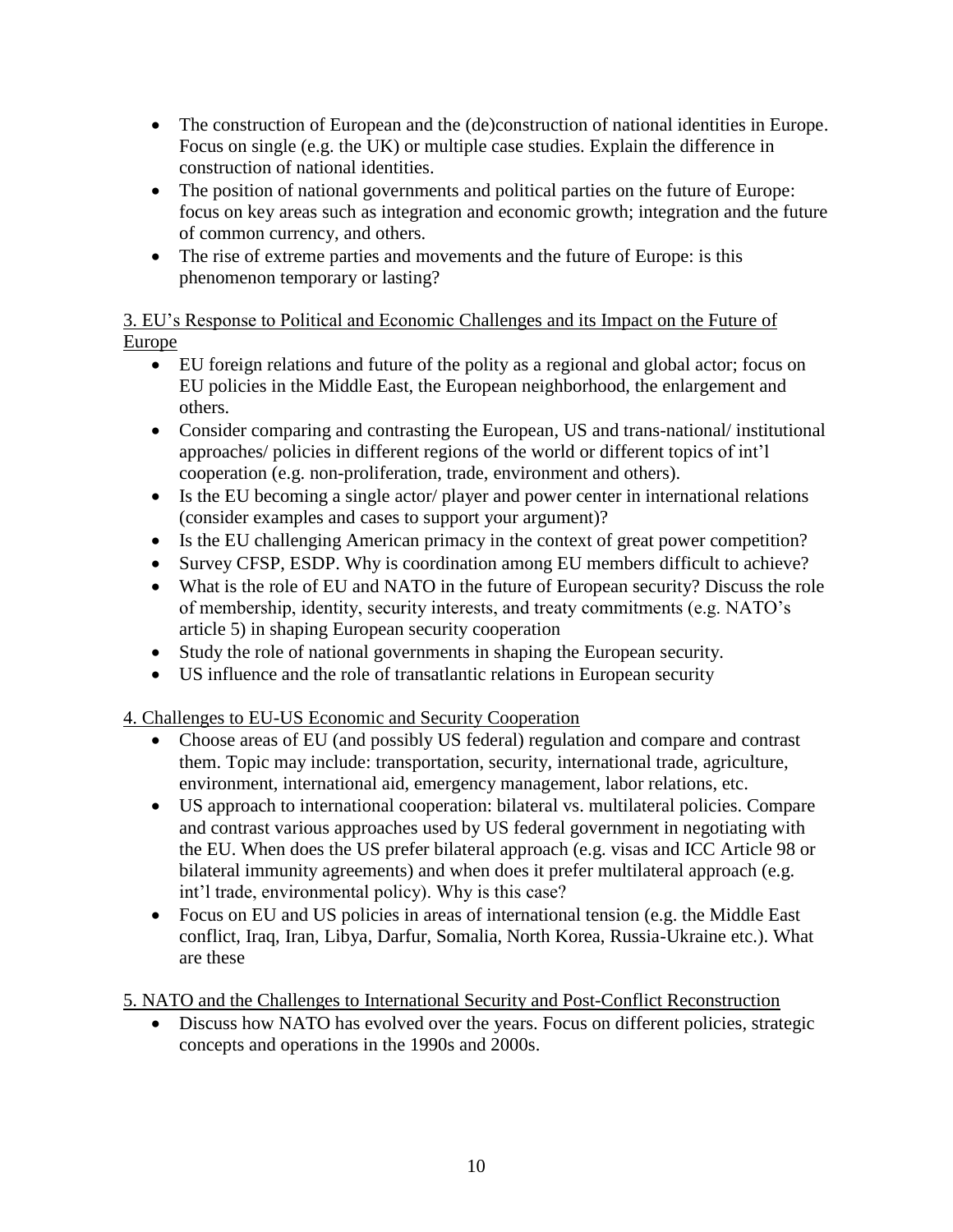- Survey NATO's new missions, capabilities and membership. What is the future of the Alliance: is it still an institution of collective defense or collective security? Has it become more or less relevant and why?
- Study NATO and "the battle for consensus" within the organization. Does this structure make the Alliance more or less adaptable to the new security challenges?
- How does NATO partner with other institutions in post-conflict settings? Discuss relations with the UN, the EU and African Union? What can we learn from this study about inter-organizational cooperation?

6. International Organizations and the Challenges of Emerging Threats: pandemic diseases, cyber security and others

- International institutions in managing new emerging threats: SARS, HIV/ AIDS, Ebola other pandemic diseases, viruses and public health issues. Students can choose to study one single topic or multiple topics/ issues from comparative perspective
- International institutions and their responses to cyber threats: the role of the International Telecommunications Union, ICANN and other IOs.
- Regional and national approaches to cyber threats the role of the US, EU, NATO, China, other key players.
- Partnership between national governments and private businesses in managing cyber threats, pandemics and other threats to globalization

7. The International Courts and the Challenges of Transnational Justice

- Study various legal doctrines (e.g. legal positivism, nationalism, transnational justice, etc.) and explain how these related to specific aspects of international legal cooperation.
- Evaluate ICJ's record as a rule-maker. Is it impartial or not? Has it changed the nature of int'l law or not?
- Is ICJ an instance of trans-national or intergovernmental body? Whose interests does it represent?

8. International Norms, Transnational Institutions and Int'l Criminal Law

- The evolution and effectiveness for transnational justice from ICTY to ICC
- Compare and contrast ICTY, ICTR (Rwanda): discuss similarities and differences of what are these (an) instance(s)?
- The uneasy relationship between ICC and the United States: domestic and international factors. Focus on Article 98 agreements.
- Compare and contrast domestic and international jurisprudence: what are the difference and similarities?
- Discuss various aspects on the link between transnational justice (with focus on int'l courts and tribunals) and int'l human rights. Focus on specific cases and discuss when states choose to comply and why.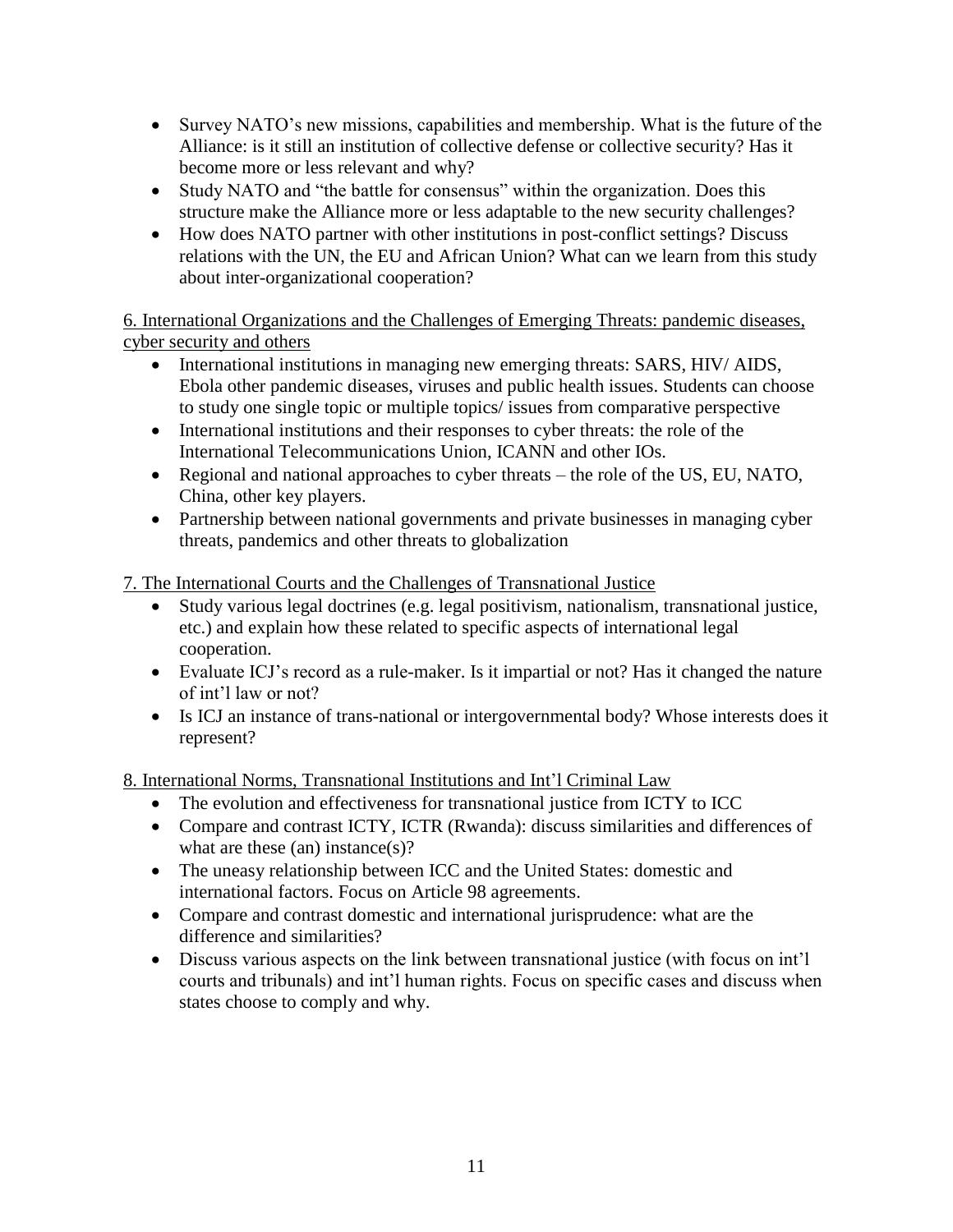# **Instructions about Writing a Research Paper**

These instructions can be used by students registered in POL 2097 (International Institutions) or similar courses taught by me where a final research paper is a required course component.

## Selecting Research Topic and Question

For the most part I provide the students with a list of list of research topics to guide them through the selection process, so my first recommendation is to find an interesting and relevant topic (for specific examples, please check the course syllabus). Consider the following examples: the role of nationalism in European integration; child soldiers and transnational justice, national vs. supra-national regulations in different areas of international cooperation (e.g. finances, trade, consumer protection, telecommunications, etc) all of which are instances of a good research topic. Then, I urge students to ask an interesting and topical research question that bears important conceptual and theoretical implications. There are several criteria for asking a good question:

First, the question should be **interesting and exciting**. Examples include: How has the International Criminal Court (ICC) handle cases involving child soldiers? How did the U.S. and the Eurozone regulatory reforms differ in the aftermath of the 2008 financial crisis? What is the impact of Article 98 agreements on the functioning of ICC? Less interesting and exciting questions might be: "why did ICC came into existence only after 2003," "why aren't the United States, Russia, China and India members of ICC?" as the answers to these questions may be fairly straightforward and obvious. These questions don't necessarily focus on the patterns and process of social and political behavior. Please, avoid simply doing an overview of the topic at hand (e.g. this is how ICC came into existence or this is a brief overview of the history of European integration) as these types of presentations don't help us understand the complexity of the political world.

Second, you should be able to **answer your question in 10-15 pages** space provided for such a paper. Questions like "what is the impact of greater EU integration on the legitimacy of the Union's institutions" might be very interesting and exciting but are too broad to be answered in 10-15 pages. If this is the case, then you need to narrow down your question to a specific institution/ case/ period, etc. (e.g. why earlier efforts for further security integration via EDC failed in the 1950s and of is this an instance?).

Third, you should ask an **interesting yet manageable question**. Some questions may be difficult to answer – for example what is the impact of Brexit on the future of European integration? Given the lack of data, right now or in the near future we can only speculate about the impact. However, question like "why EU citizens rejected past proposals for further integration" can be explained easier when the research compares the responses of EU citizens in different referenda across Europe who rejected further integration – for example in Denmark (1992), Ireland (2001 and 2008), France and the Netherlands (2005), etc. Then, the researcher can find common themes and draw generalizable conclusions.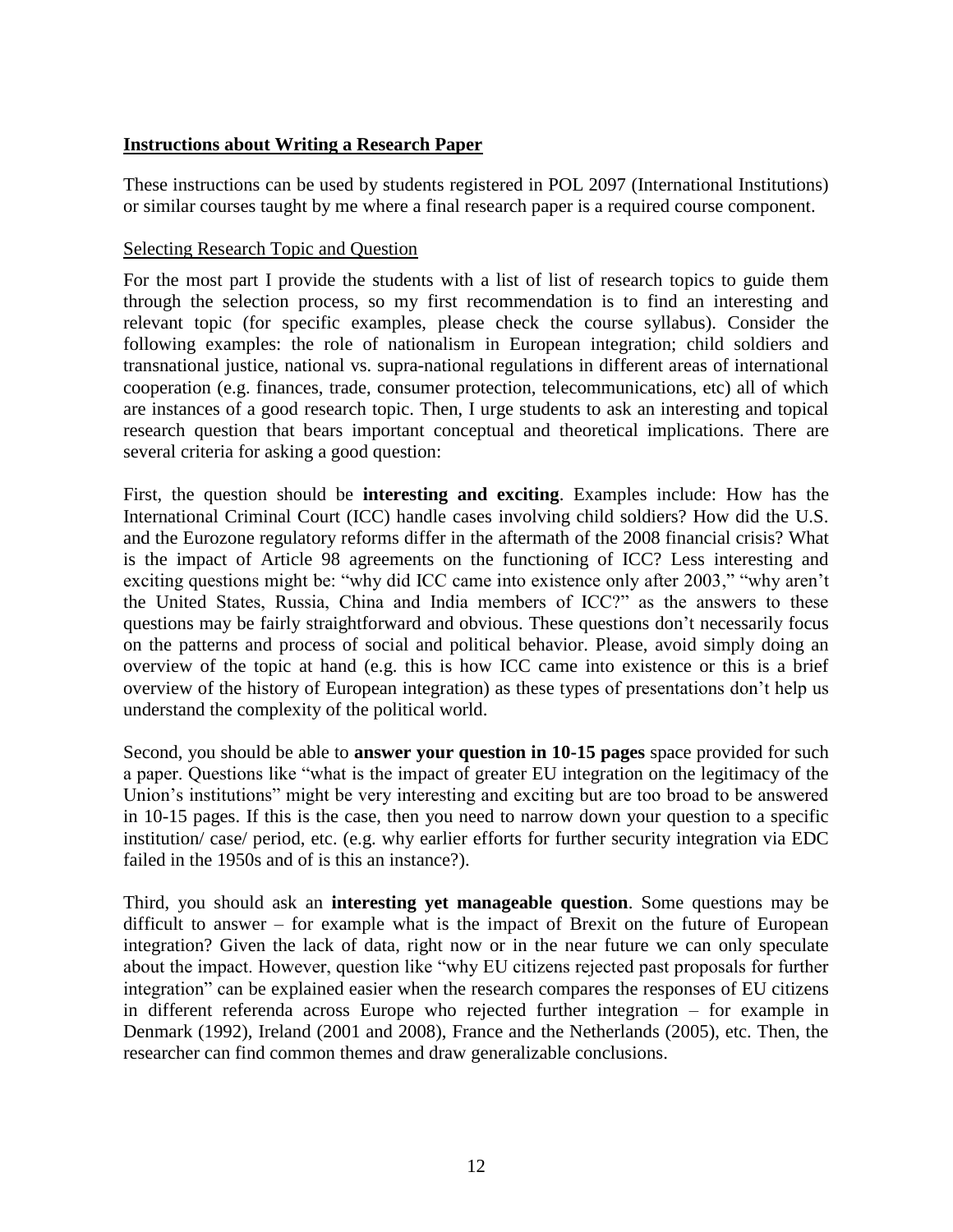Fourth, a question should be **theoretically driven** but also should have **practical and policy implications**. For example, the rejection of further EU integration may be justified with concerns about migration and national identity (i.e. nationalism), challenges for economic development (greater integration leads to increased job insecurity), social disparities in the aftermath of greater economic integration, or domestic politics (i.e. citizens use referenda as a non-confidence vote against existing governments or political elites). The answer to this question has also policy implications related to what should policy makers and elites do to respond to or tame the public's concerns while also enhancing the legitimacy of the democratic processes in the European Union.

Lastly, a student's research question can be **fairly new or under-researched** (e.g. the role of child soldiers in ICC's caseload) or could be a **widely asked question** in the literature for which the student can offer a novel perspective/ answer. For example, the role of international institutions on democratization of newly admitted member states has been widely studied with majority of research showing that these institutions tend to consolidate democracy. However, if the student can use examples or case studies to show this relationship is far more complex (e.g. that sometimes state feign democratization to obtain access to int'l organizations and then do business as usual once the join them), this could be a very interesting and promising research project.

# Conducting Research

While the process of conducting research and collecting data involves different steps and stages, students should keep in mind two elements: (1) as soon as they sort out the research topic, there is an initial research stage when they need to go to the library and survey the literature on the topic as it will help them tremendously understand what has already been explained/ argued and what gaps exist in the literature; (2) once students have a better idea about various explanations, they should engage in the collection of data and/ or evidence about the question at hand. There are two types of sources from which data can be collected: primary sources (i.e. original data collected by the researchers via interviews, observation, from databases, or other ways of collecting sources/ data) and secondary data which have previously been collected by another (credible) scholar/ researcher and can be used with proper citation. The second stage can be done before, during and after the study abroad trip.

Below are a few tips to maximize the research process (both in terms of survey of literature and data collection):

- When surveying the literature (books, articles, chapters, etc.), make sure to take notes indicating the source, the page and the type of information (both the theoretical argument and the examples/ evidence presented in the existing literature).
- When doing initial research make sure to note which books, articles and other relevant sources are available at UC libraries, Ohio Link and which are available solely at specialized libraries (e.g. the Peace Palace Library or the European Commission's library). Once we get to these libraries, you can maximize the time by focusing on sources available only there.
- Feel free to schedule open or semi-structured interviews with experts, specialists, academics, scholars, etc. Ask a question and let them walk you through their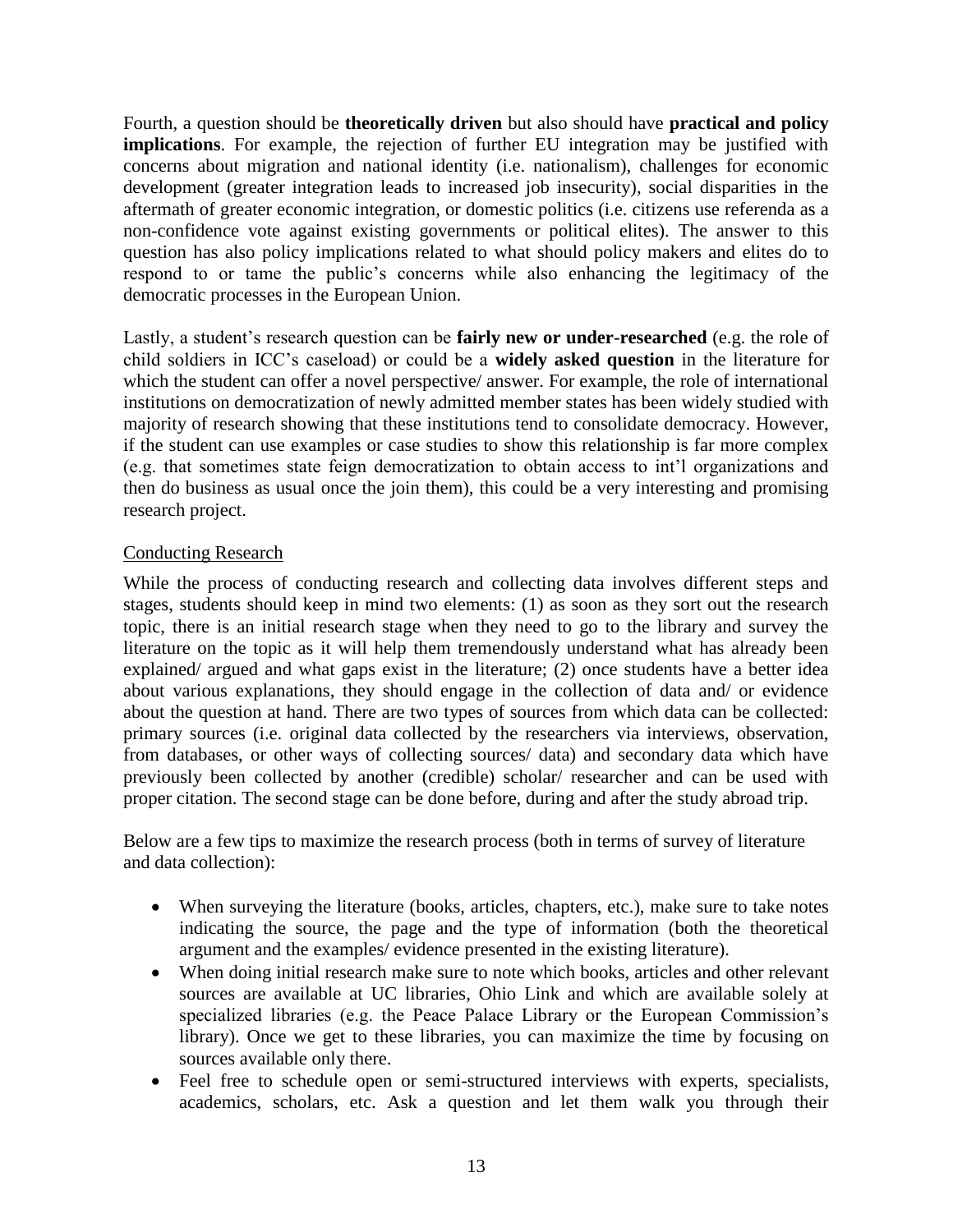perspective. Use various meetings (including those that are a part of your study abroad program) to ask questions (feel free to follow up with the presenters during or after the meetings) in lieu of semi-structured interviews.

## Presenting Your Research

An early presentation of the research project is key for the author to put at test whether they can communicate their ideas with others (peer colleagues, the course instructor, journal editors, etc.). To that end, I require or at least strongly encourage students to present their research project before the paper is finalized (even before the data collection process is completed). The research presentation is an opportunity for the author to gain a better understanding of the question that they ask and the answer(s) that they offer. It is also a chance for them to improve the quality of their own work by collecting feedback from peers, the course instructor, and possibly other faculty. Don't hesitate to ask question and be open to criticism and suggestions as these are intended to improve your research.

Consider the following tips for your research presentation:

- Plan no more than 10-12 min presentation
- Make sure to highlight the research question(s), the expected answer(s) and findings and why your research matters (i.e. why it is important)
- Feel free to use PowerPoint or another software to present your work as visuals are helpful albeit not required. Please, don't use excessive visuals or special effects as these can distract from the point(s) in your presentation.

# Writing the Research Paper

Please, note that your paper should contain several standardized sections outlined in separate sub-headings/ sub-titles across the paper. If you are not sure how these should be worded or presented, simply look at some of the articles that you use for your own research. Note that these sub-headings/ sub-titles can have different names but must contain the following content elements:

- **Introduction** this is the place to introduce the puzzle/ the problem of your research, formulate the research question and outline alternative hypotheses/ explanations. An interesting opening sentence or paragraph that draws on contemporary or historic event know to the public which is also of relevance for your study may be a good way to introduce the research problem.
- **Literature Review** in this section students are expected to elaborate in detail what the existing literature says on the topic, what are the main debates and what are the exiting gaps (i.e. what is missing from current research).
- **Theory and Methods** this is the section where the author justifies how they are going to come to the finding(s)/ assertion(s) made at the end of the paper. The process involves the use of qualitative and/ or qualitative data or possible a comparison between and/ or among several cases. In case you choose to conduct a case study, you need to justify why you have selected the particular one or several cases (consider most similar vs. most different cases; also within and between case comparison, etc.).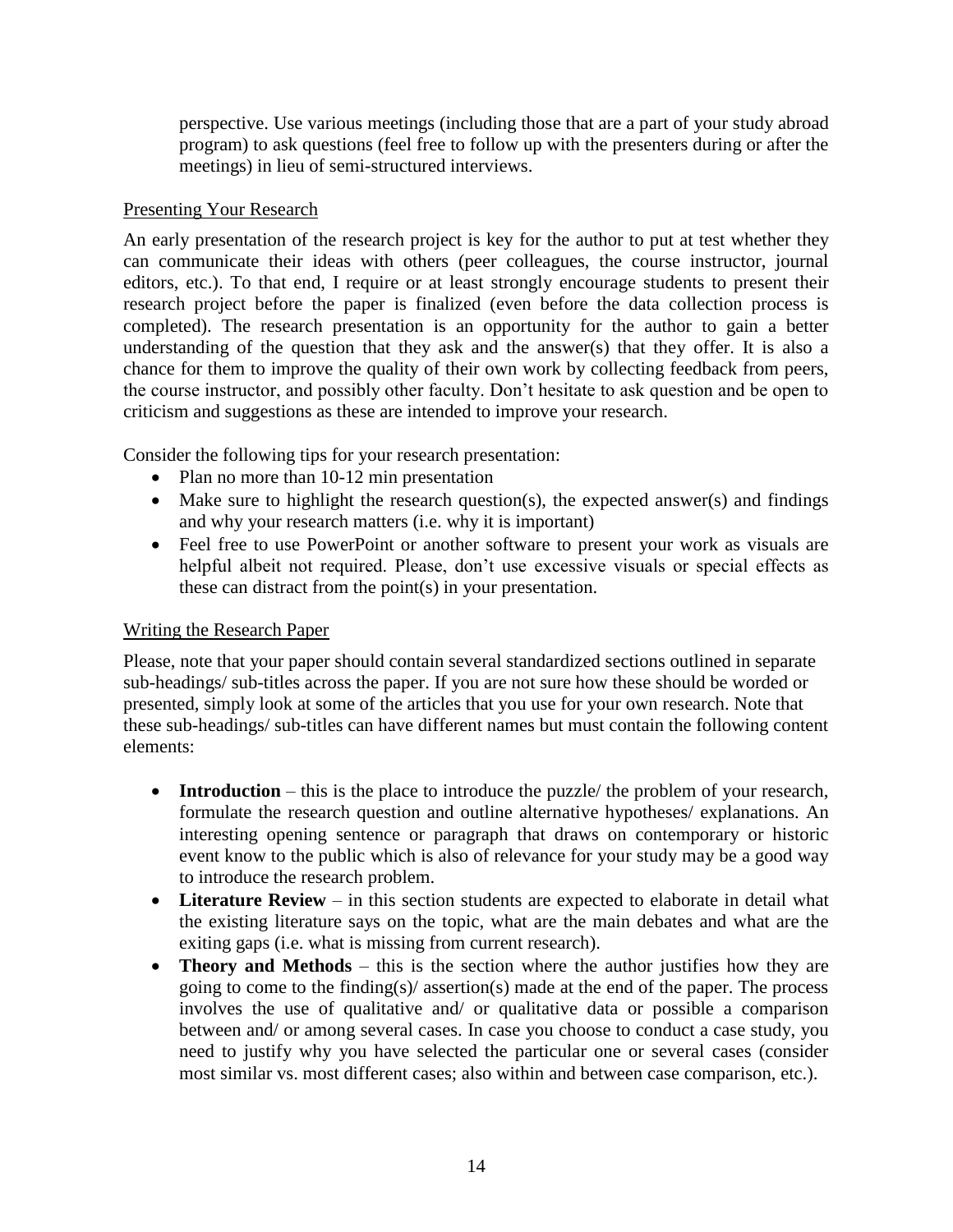- **Cases/ Observations** in this section (s) the evidence from the cases is presented in a structured way using specific criteria, variables, etc. If multiple cases are compared, it is important that the presentation(s) follow the same template.
- **Conclusion** and implications for the research. This section has several functions: (1) the author should be able to summarize the findings and their relevancy. In our earlier example about the referenda in the EU, an interesting finding would be that referenda that reject further integration may be due to domestic unpopularity of the governing party or coalition and not directly related to the issue of further EU integration. If this is the case, the author should highlight that this finding challenges dominant explanations about EU integration (e.g. the fatigue/ globalization/ nationalism, etc explanations). It offers a new perspective of explaining EU's unpopularity (the domestic variable) and suggests that such referenda may be impractical in the future as their outcomes are driven by factors unrelated to the process of EU integration (e.g. the popularity of the governing coalition).

# Using References

Lastly, a frequently asked question is about the correct reference/ citation style. By and large, political scientists prefer to use the Chicago-Turabian style (a.k.a. the footnote citation style). It is especially preferred for scholars of international relations. Footnotes are usually presented at the bottom of the page (not at the end of the text). However, I am cognizant that many of the students are used to the MLA citation style (parenthesis citation). There are also many academic journals in Political Science using the MLA citation style and I will accept it, too. Those of you who choose to us the MLA style, should make sure to include a full alphabetized list of references at the end of your research paper.

#### How many sources should students use?

While I don't have a hard rule about the exact number of sources, I would expect each research paper to incorporate at least 15 peer reviewed sources – these include articles, books, chapters in edited volumes -- published by reputable sources (university presses, major commercial publishers, research institutes, etc.). You can also use other sources (web, nonpeer reviewed academic or policy publications, official websites or publications of int'l organizations, etc.). Note that Wikipedia-type sources should not be used as these can be edited by anyone and are not subject to rigorous review by scholars in the field.

#### **Selected Academic Journals on Topics of International Institutions:**

International Security,<http://journals.ohiolink.edu/ejc/journal.cgi?issn=15314804>

International Organization,<http://journals.ohiolink.edu/ejc/journal.cgi?issn=00208183>

International Interactions,<http://www.tandfonline.com/toc/gini20/current#.U7sJLkAynHw>

Journal of Common Market Studies,<http://journals.ohiolink.edu/ejc/journal.cgi?issn=00219886>

European Security,<http://www.tandfonline.com/loi/feus20#.U7sKIEAynHw>

NATO Review, [http://www.nato.int/docu/review/index\\_EN.htm](http://www.nato.int/docu/review/index_EN.htm)

European Foreign Affairs Review,<http://journals.ohiolink.edu/ejc/journal.cgi?issn=13846299>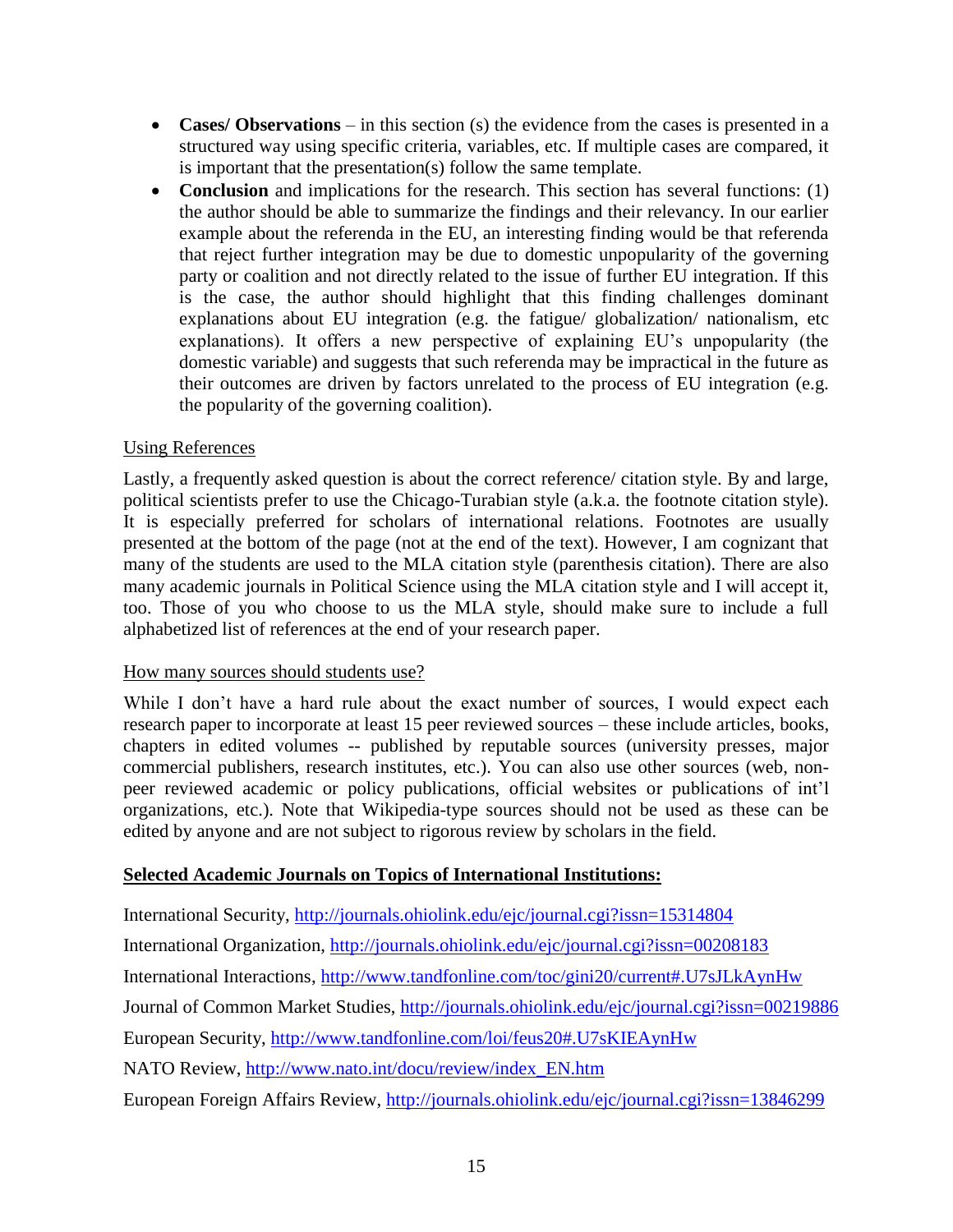European Journal of Political Research,<http://journals.ohiolink.edu/ejc/journal.cgi?issn=03044130>

- Human Rights Quarterly, <http://journals.ohiolink.edu/ejc/issue.cgi?issn=1085794x&issue=v36i0001>
- European Journal of International Law, <http://journals.ohiolink.edu/ejc/issue.cgi?issn=09385428&issue=v24i0004>
- Leiden Journal of International Law, <http://journals.ohiolink.edu/ejc/journal.cgi?issn=09221565>
- Netherlands International Law Review, <http://journals.ohiolink.edu/ejc/issue.cgi?issn=0165070x&issue=v61i0001>
- Nordic Journal of International Law, <http://journals.ohiolink.edu/ejc/issue.cgi?issn=09027351&issue=v81i0003>
- Boston University International Law Journal, <https://www.bu.edu/law/central/jd/organizations/journals/international/>
- Journal of International Arbitration, <http://journals.ohiolink.edu/ejc/journal.cgi?issn=02558106>

#### **Suggested Books on Topics of International Institutions and Cooperation:**

- Robert Axelrod, *The Evolution of Cooperation*. New York: Basic Books, 1984
- Stephen D. Krasner (ed.), *International Regimes*. Ithaca, NY: Cornell University Press, 1983.
- Beth A. Simmons and Richard H. Steinberg (eds.), *International Law and International Relations*. Cambridge University Press, 2007
- Beth Simmons, *Mobilizing Human Rights: International Law in Domestic Politics*. Cambridge University Press, 2009.
- Helen Milner, *Interests, Institutions and Information: Domestic Politics and International Relations*. Princeton University Press, Princeton, NJ, 1997
- Margaret Karns and Karen Mingst, *International Organizations: The Politics and Processes of Global Governance* (2nd edition). Lynne Rienner Publishers, Boulder, CO, 2010.
- Thomas G. Weiss, David P. Forsythe, Roger A. Coate, *The United Nations and Changing World Politics*. Boulder: Westview Press, 2004.
- David L. Bosco, *Five to Rule Them All: the UN Security Council and the Making of the Modern World*. New York: Oxford University Press, 2009.
- Michael Barnett and Martha Finnemore, *Rules for the World: International Organizations in Global Politics*. Ithaca: Cornell University Press, 2004.
- Ngaire Woods, *The Globalizers: The IMF, the World Bank, and Their Borrowers*. Ithaca: Cornell University Press, 2006.
- Paul Blustein, *The Chastening*. New York: Public Affairs, 2006.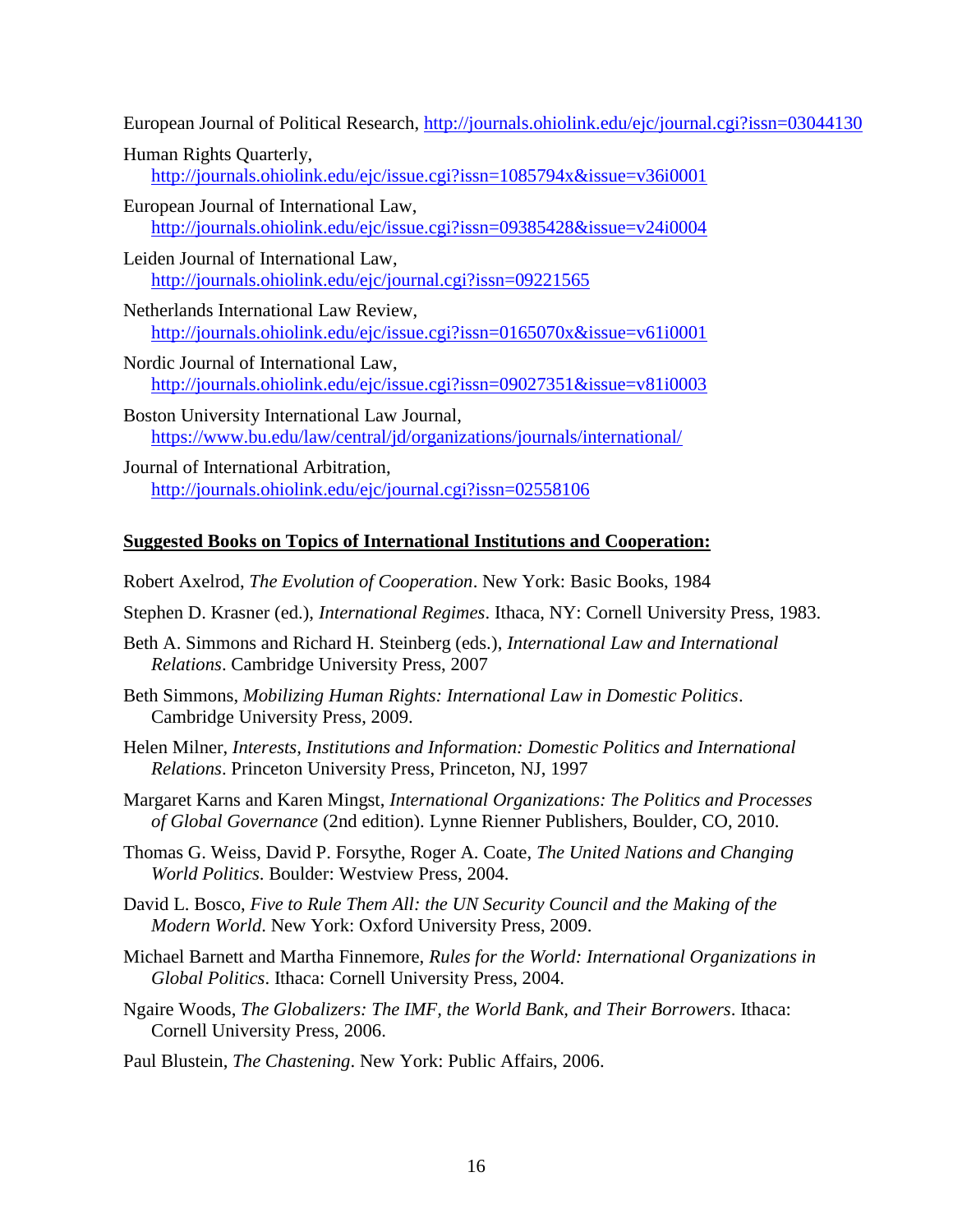- Ernst B. Haas (ed.), *The Uniting of Europe: Political, Social, and Economic Forces, 1950- 1957* (revised edition). University of Notre Dame Press, 2004.
- Andrew Moravcsik, *The Choice for Europe: Social Purpose and State Power from Messina to Maastricht*. Cornell University Press, 1998.
- G. John Ikenberry, *After Victory: Institutions, Strategic Restraint, and the Rebuilding of Order after Major Wars.* Princeton, NJ: Princeton University Press, 2001.
- Simon Hix, *What Is Wrong With the EU and How to Fix It*. Polity Press: Malden and Cambridge, MA, 2008.
- Robert Cooper, *The Breaking of Nations: Order and Chaos in the Twenty-First Century*. Atlantic Monthly Press, 2004.
- Klüver, Heike, *Lobbying in the European Union: Interest Groups, Lobbying Coalitions, and Policy Change*. Oxford University Press: Oxford, UK, 2013.
- Roy H. Ginsberg and Susan E. Penksa (eds.), *The European Union in Global Security: the Politics of Impact*. Palgrave Macmillan: Hampshire; New York, 2012.
- Roman Matoušek and Daniel Stavárek (eds.), *Financial Integration in the European Union*. New York: Routledge, 2012.
- Christina J Schneider, Conflict, *Negotiation and European Union Enlargement*. Cambridge University Press: Cambridge, UK and New York, 2009.
- Mario Telò (ed.), *The European Union and Global Governance*. Routledge: London; New York, 2009.
- Michele Chang, *Monetary Integration in the European Union*. Palgrave Macmillan: Basingstoke, 2009.
- Knud Erik Jørgensen (ed.), *The European Union and International Organizations*. Routledge, London; New York, 2009.
- Glenn A. Snyder, *Alliance Politics.* Cornell University Press, 1997.
- Gulnur Aybet and Rebecca Moore, *NATO in Search of a Vision*. Georgetown University Press, 2010.
- Ivan Dinev Ivanov, *Transforming NATO: new allies, missions and capabilities*. Lexington Books/ Rowman and Littlefield, 2013.
- Karl Deutsch et al, "Political Community in the North Atlantic Area" in *Readings on the Theory and Practice of the European Integration* (eds.) Brent Nelsen and Alexander Stubb. Boulder, London (1994).
- Rebecca Moore, *NATO's New Mission: Projecting Stability in a Post-Cold War World*. Praeger Security International, 2007.
- Ryan Hendrickson, *Diplomacy and War at NATO: The Secretary General and Military Action After the Cold War*. Columbia, MO: University of Missouri Press, 2006.
- Sten Rynning, *NATO in Afghanistan: the Liberal Disconnect*. Stanford University Press, 2012.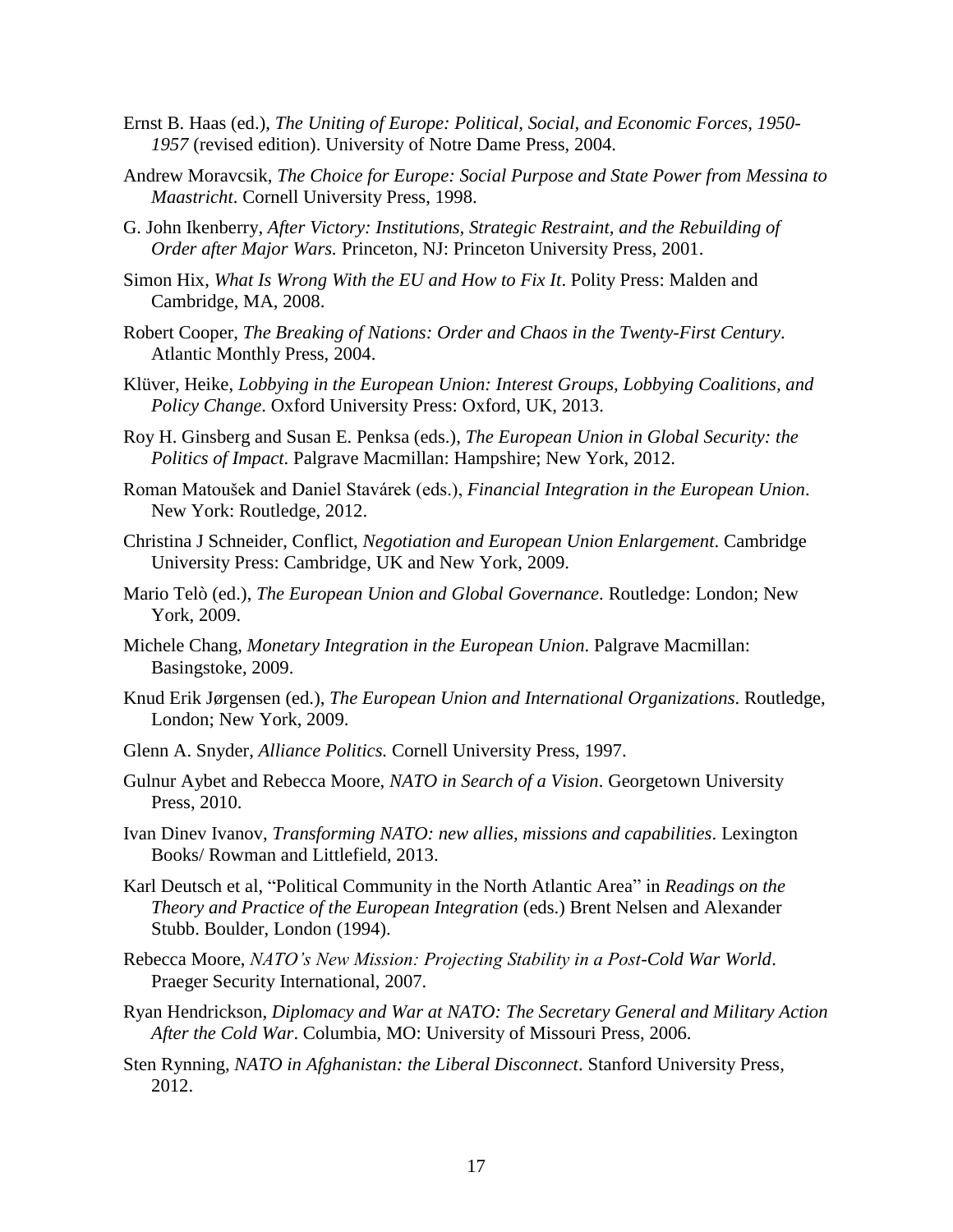Stephen M Walt, *The Origins of Alliances*. Cornell University Press, Ithaca, 1987.

- Todd Sandler, *Collective Action*. The University of Michigan Press, 1992.
- Bruce Broomhall, *International Criminal Justice and the International Criminal Court: between Sovereignty and the Rule of Law*. Oxford University Press, Oxford, UK, 2003
- William Schabas, *An Introduction to the International Criminal Court*. Cambridge University Press, Cambridge, UK, New York, 2004
- Robert Kolb and Alan Perry, *The International Court of Justice*. Portland, Oregon and Oxford: Hart Publishing, 2013
- D. W Bowett, *The International Court of Justice: Process, Practice and Procedure*. British Institute of International and Comparative Law, London, UK, 1997
- Oliver James Lissitzyn, *The International Court of Justice: Its Role in the Maintenance of International Peace and Security*. New York, NY: Carnegie Endowment for International Peace, 1951.

#### **Suggested Articles on Topics of International Institutions and Cooperation:**

Robert Axelrod; Robert Keohane, "Achieving Cooperation under Anarchy: Strategies and Institutions," *World Politics*, Vol. 38 (1), October 1985, pp. 226-254

Lisa Martin, "The Political Economy of International Cooperation" in Global Public Goods: International Cooperation in the 21<sup>st</sup> Century (eds.) Inge Kaul, Isabelle Grunberg and Marc Stern, Oxford University Press (1999), pp. 51-64.

Ilyana Kuziemko and Eric Werker, "How Much Is a Seat on the Security Council Worth? Foreign Aid and Bribery at the United Nations." *Journal of Political Economy*, Vol. 114 (5), October 2006, pp. 905-930.

Kenneth Abbott and Duncan Snidal, "Why States Act through Formal International Organizations," *The Journal of Conflict Resolution*, Vol. 42 (1), February 1998, pp. 3-32.

Judith Kelley, "International Actors on the Domestic Scene: Membership Conditionality and Socialization by International Institutions*," International Organization* Vol. 58 (3), Summer 2004, pp. 425-457.

Alexandra Gheciu, "Security Institutions as Agents of Socialization? NATO and the 'New Europe'," *International Organization* Vol. 59 (4), Autumn 2005, pp. 973-1012

Michael Barnett and Martha Finnemore, "The Politics, Power, and Pathologies of International Organizations," *International Organization*, Vol. 53 (4), Autumn 1999, pp. 699- 732.

Lisa Martin, "Interests, Power, and Multilateralism." *International Organization*, Vol. 46 (4), Autumn 1999, pp. 765-792.

Abram Chayes and Antonia Handler Chayes, "On Compliance," *International Organization* Vol. 47 (2), Spring 1993, pp. 175-205.

Martha Finnemore, "International Organizations as Teachers of Norms: The United Nations Educational, Scientific, and Cultural Organization and Science Policy," *International Organization* Vol. 47 (4), Autumn 1993, pp. 565-597.